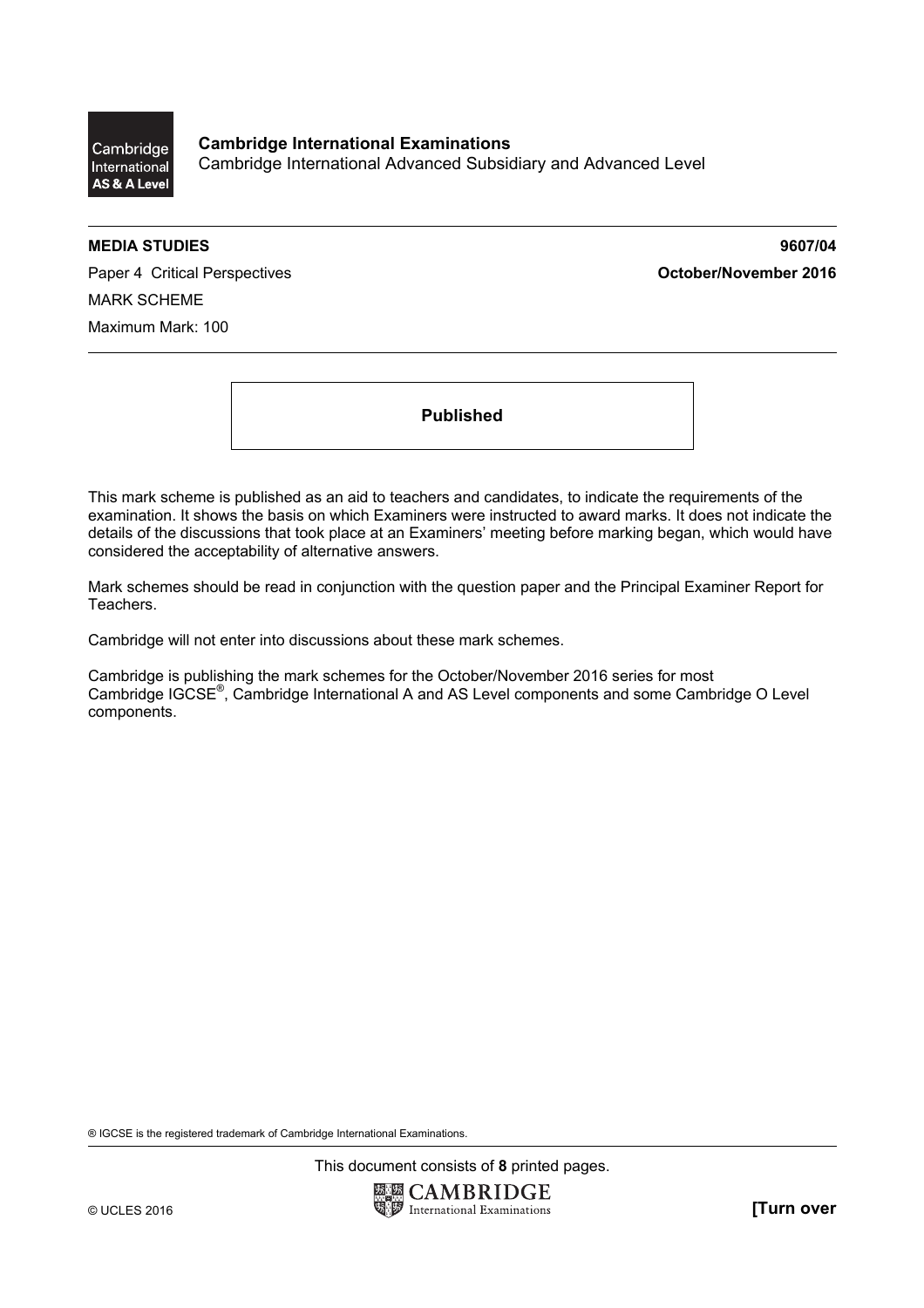## Page 2 Mark Scheme Syllabus | Paper **Cambridge International AS/A Level – October/November 2016** | 9607 | 04

| <b>Question</b> | Answer                                                                                                                                                                                                                                                                   | <b>Marks</b> | Guidance                                                                                                                                                                                                                                                      |  |
|-----------------|--------------------------------------------------------------------------------------------------------------------------------------------------------------------------------------------------------------------------------------------------------------------------|--------------|---------------------------------------------------------------------------------------------------------------------------------------------------------------------------------------------------------------------------------------------------------------|--|
| (a)<br>1        | Candidates need to write<br>about their work for the<br><b>Foundation Portfolio and</b><br><b>Advanced Portfolio</b><br>components<br>Assessment will take place<br>across two criteria:<br>explanation/argument/<br>analysis [15 marks]<br>use of examples<br>$\bullet$ |              | Candidates' work should be judged on each of<br>these criteria individually and marks awarded<br>according to the level attained. It should be<br>noted that it is possible for a candidate to<br>achieve a different level for each assessment<br>criterion. |  |
|                 | [10 marks]<br>Explanation/argument/                                                                                                                                                                                                                                      | $21 - 25$    | There is a clear sense of progression<br>$\bullet$                                                                                                                                                                                                            |  |
|                 | analysis Level 5                                                                                                                                                                                                                                                         |              | established by the answer.                                                                                                                                                                                                                                    |  |
|                 |                                                                                                                                                                                                                                                                          |              | Offers a full range of articulate reflections on<br>$\bullet$<br>the production process.                                                                                                                                                                      |  |
|                 | Use of examples Level 5                                                                                                                                                                                                                                                  |              | Offers a broad range of specific, relevant and<br>clear examples from their production work of<br>the development of research and planning in<br>relation to creative practice.                                                                               |  |
|                 |                                                                                                                                                                                                                                                                          |              | Shows an excellent understanding of how<br>the development of research and planning<br>skills has helped create meaning                                                                                                                                       |  |
|                 | Explanation/argument/<br>analysis Level 4                                                                                                                                                                                                                                | $16 - 20$    | There is a sense of progression established<br>$\bullet$<br>by the answer.                                                                                                                                                                                    |  |
|                 |                                                                                                                                                                                                                                                                          |              | Offers a range of reflections on the<br>production process.                                                                                                                                                                                                   |  |
|                 | Use of examples Level 4                                                                                                                                                                                                                                                  |              | Offers a range of relevant and clear<br>$\bullet$<br>examples from their production work of the<br>development of research and planning in<br>relation to creative practice                                                                                   |  |
|                 |                                                                                                                                                                                                                                                                          |              | Shows a competent understanding of how<br>the development of research and planning<br>skills has helped create meaning.                                                                                                                                       |  |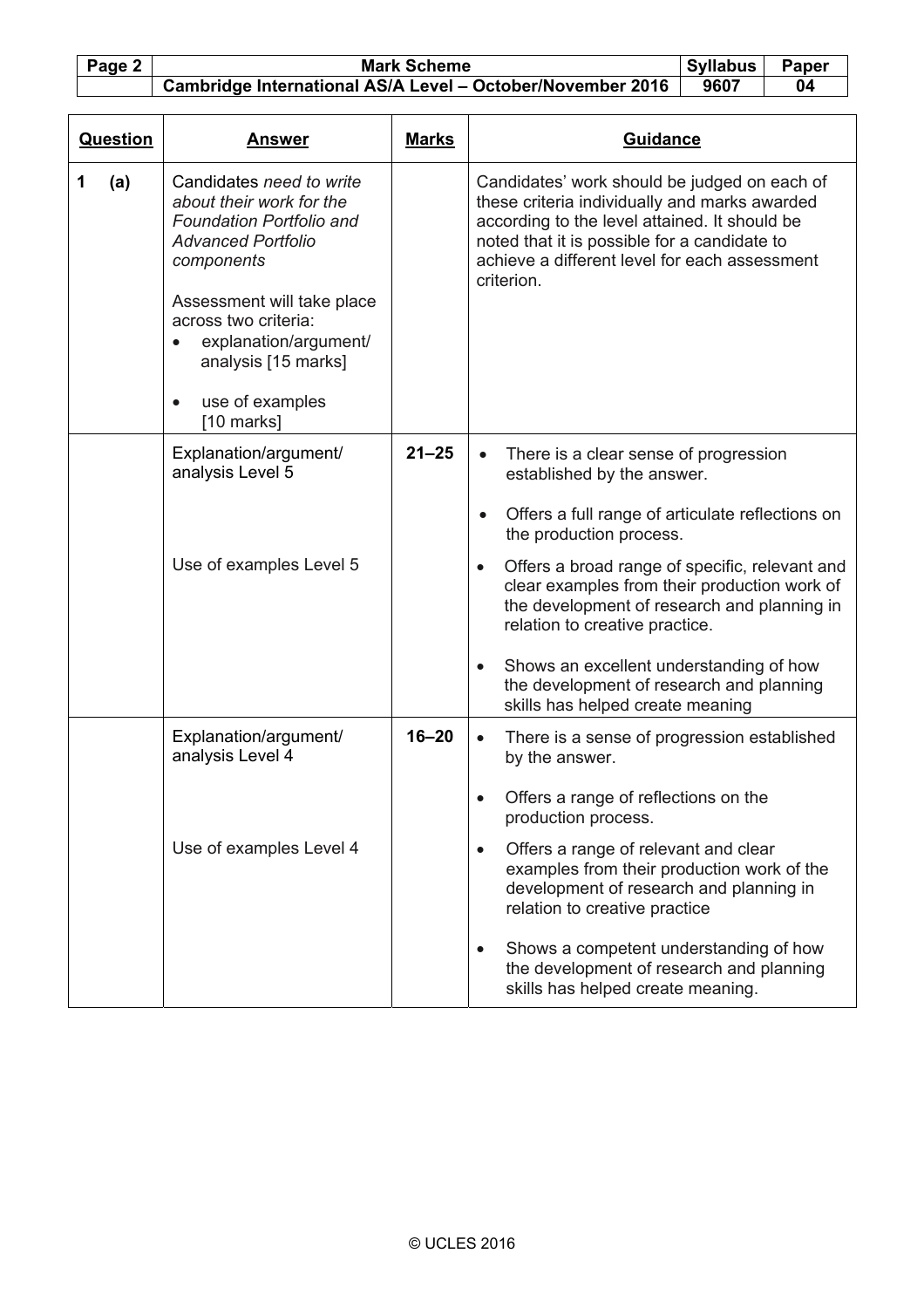Page 3 Mark Scheme Syllabus | Paper **Cambridge International AS/A Level – October/November 2016** | 9607 | 04

| Question | Answer                                    | <b>Marks</b> | <b>Guidance</b>                                                                                                                                            |  |
|----------|-------------------------------------------|--------------|------------------------------------------------------------------------------------------------------------------------------------------------------------|--|
|          | Explanation/argument/<br>analysis Level 3 | $11 - 15$    | There is some sense of progression<br>$\bullet$<br>established by the answer.                                                                              |  |
|          |                                           |              | Offers some reflections on the production<br>$\bullet$<br>process.                                                                                         |  |
|          | Use of examples Level 3                   |              | Offers some examples from their production<br>$\bullet$<br>work of the development of research and<br>planning skills in relation to creative practice.    |  |
|          |                                           |              | Shows satisfactory understanding of how the<br>$\bullet$<br>development of research and planning skills<br>has helped create meaning.                      |  |
|          | Explanation/argument/<br>analysis Level 2 | $6 - 10$     | There is a limited sense of progression<br>$\bullet$<br>established by the answer.                                                                         |  |
|          |                                           |              | Offers limited reflections on the production<br>$\bullet$<br>process.                                                                                      |  |
|          | Use of examples Level 2                   |              | Offers limited examples from their production<br>$\bullet$<br>work of the development of research and<br>planning skills in relation to creative practice. |  |
|          |                                           |              | Shows limited understanding of how the<br>$\bullet$<br>development of research and planning skills<br>has helped create meaning.                           |  |
|          | Explanation/argument/<br>analysis Level 1 | $1 - 5$      | There is a minimal sense of progression<br>established by the answer.                                                                                      |  |
|          |                                           |              | Offers minimal reflections on the production<br>$\bullet$<br>process.                                                                                      |  |
|          | Use of examples Level 1                   |              | Offers minimal examples from their<br>production work of the development of<br>research and planning skills in relation to<br>creative practice.           |  |
|          |                                           |              | Shows minimal understanding of how the<br>development of research and planning skills<br>has helped create meaning.                                        |  |
|          | Explanation/argument/<br>analysis Level 0 | $\mathbf 0$  | No response or response does not answer the<br>question at all.                                                                                            |  |
|          | Use of examples Level 0                   |              | No response or no examples at all.                                                                                                                         |  |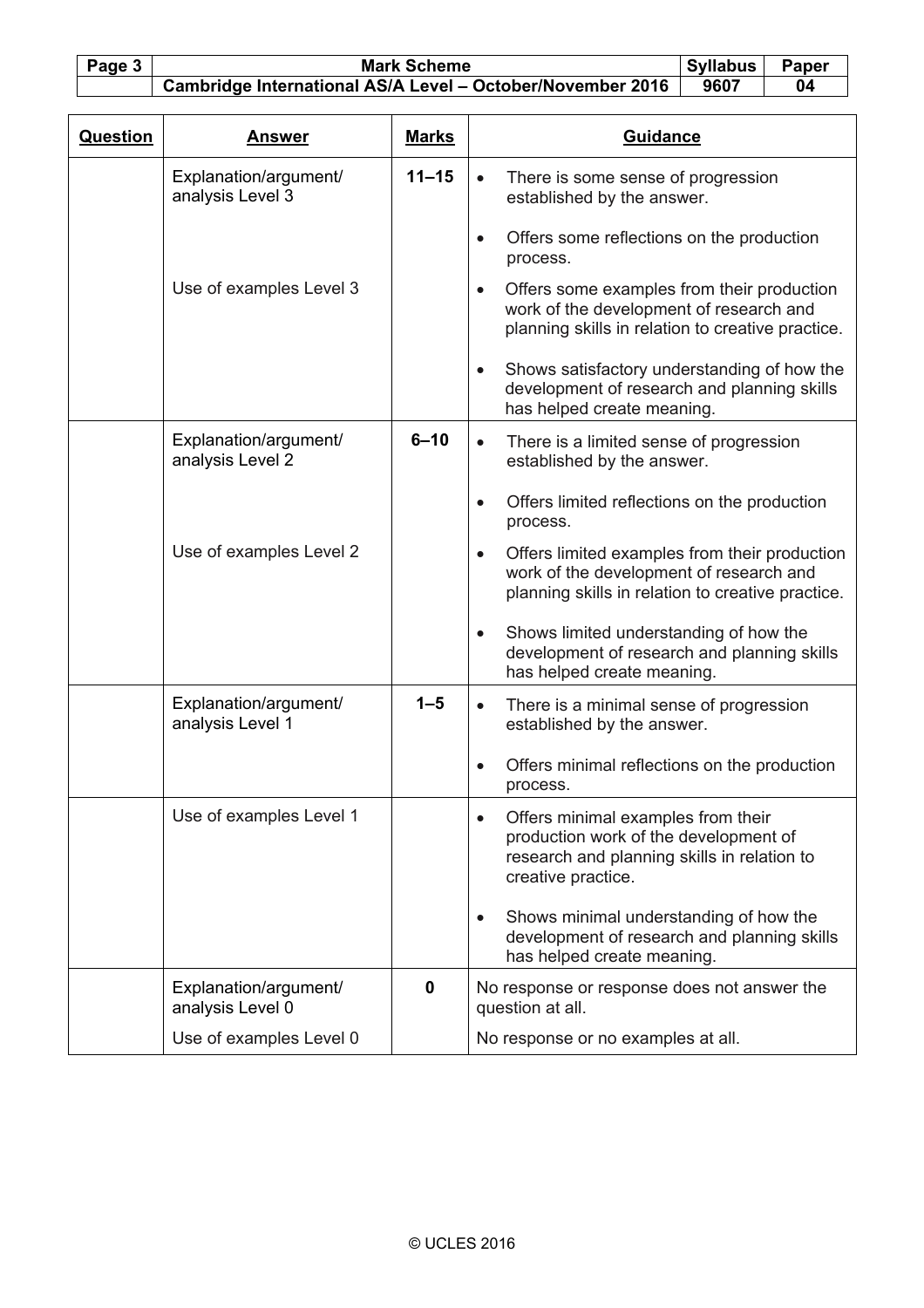Page 4 Mark Scheme Syllabus Paper<br>
Cambridge International AS/A Level – October/November 2016 9607 04  **Cambridge International AS/A Level - October/November 2016** 

| <b>Question</b> | <u>Answer</u>                                                                                                                                                                                                                 | <b>Marks</b> | <b>Guidance</b>                                                                                                                                                                                                                                               |  |  |
|-----------------|-------------------------------------------------------------------------------------------------------------------------------------------------------------------------------------------------------------------------------|--------------|---------------------------------------------------------------------------------------------------------------------------------------------------------------------------------------------------------------------------------------------------------------|--|--|
| (b)             | Candidates need to<br>analyse one of their<br>productions in relation to<br>the concept<br>Assessment will take place<br>across two criteria:<br>explanation/argument/<br>$\bullet$<br>analysis [15 marks]<br>use of examples |              | Candidates' work should be judged on each of<br>these criteria individually and marks awarded<br>according to the level attained. It should be<br>noted that it is possible for a candidate to<br>achieve a different level for each assessment<br>criterion. |  |  |
|                 | $[10$ marks]                                                                                                                                                                                                                  |              |                                                                                                                                                                                                                                                               |  |  |
|                 | Explanation/argument/<br>analysis Level 5                                                                                                                                                                                     | $21 - 25$    | Offers a full range of articulate reflections on<br>$\bullet$<br>the production<br>Shows an excellent understanding of the<br>$\bullet$<br>concept                                                                                                            |  |  |
|                 | Use of examples Level 5                                                                                                                                                                                                       |              | Offers a broad range of specific, relevant<br>$\bullet$<br>and clear examples from their production in<br>relation to the concept.                                                                                                                            |  |  |
|                 | Explanation/argument/<br>analysis Level 4                                                                                                                                                                                     | $16 - 20$    | Offers a range of reflections on the production.<br>Shows a competent understanding of the<br>concept                                                                                                                                                         |  |  |
|                 | Use of examples Level 4                                                                                                                                                                                                       |              | Offers a range of relevant and clear<br>$\bullet$<br>examples from their production in relation to<br>the concept.                                                                                                                                            |  |  |
|                 | Explanation/argument/<br>analysis Level 3                                                                                                                                                                                     | $11 - 15$    | Offers some reflections on the production.<br>$\bullet$                                                                                                                                                                                                       |  |  |
|                 |                                                                                                                                                                                                                               |              | Shows some understanding of the concept                                                                                                                                                                                                                       |  |  |
|                 | Use of examples Level 3                                                                                                                                                                                                       |              | Offers some relevant and clear examples<br>$\bullet$<br>from their production in relation to the<br>concept.                                                                                                                                                  |  |  |
|                 | Explanation/argument/<br>analysis Level 2                                                                                                                                                                                     | $6 - 10$     | There is a limited reflection on the<br>$\bullet$<br>production<br>Shows limited understanding of the concept<br>$\bullet$                                                                                                                                    |  |  |
|                 | Use of examples Level 2                                                                                                                                                                                                       |              | Offers limited examples from their<br>$\bullet$<br>production in relation to the concept                                                                                                                                                                      |  |  |
|                 | Explanation/argument/anal<br>ysis Level 1                                                                                                                                                                                     | $1-5$        | There is minimal reflection on the production<br>$\bullet$<br>Shows minimal understanding of the<br>$\bullet$<br>concept                                                                                                                                      |  |  |
|                 | Use of examples Level 1                                                                                                                                                                                                       |              | Offers minimal examples from their<br>$\bullet$<br>production in relation to the concept                                                                                                                                                                      |  |  |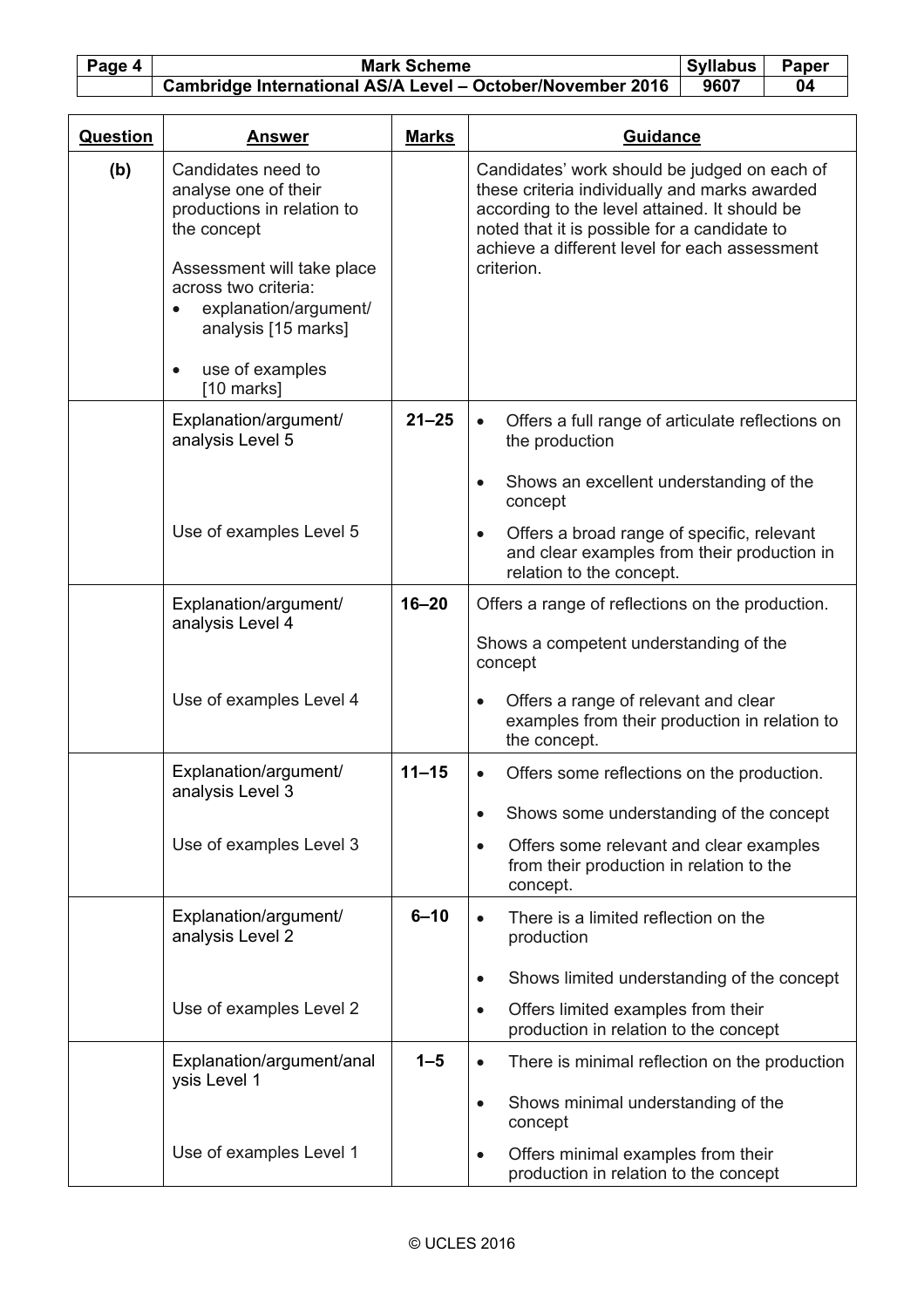| Page 5 | <b>Mark Scheme</b>                                         | <b>Syllabus</b> | <b>Paper</b> |
|--------|------------------------------------------------------------|-----------------|--------------|
|        | Cambridge International AS/A Level - October/November 2016 | 9607            |              |

| <b>Question</b>         | <b>Answer</b>                             | <b>Marks</b> | <b>Guidance</b>                                                 |  |
|-------------------------|-------------------------------------------|--------------|-----------------------------------------------------------------|--|
|                         | Explanation/argument/<br>analysis Level 0 | 0            | No response or response does not answer the<br>question at all. |  |
|                         | Use of examples Level 0                   |              | No response or no relevant examples at all.                     |  |
| <b>End of Section A</b> |                                           |              |                                                                 |  |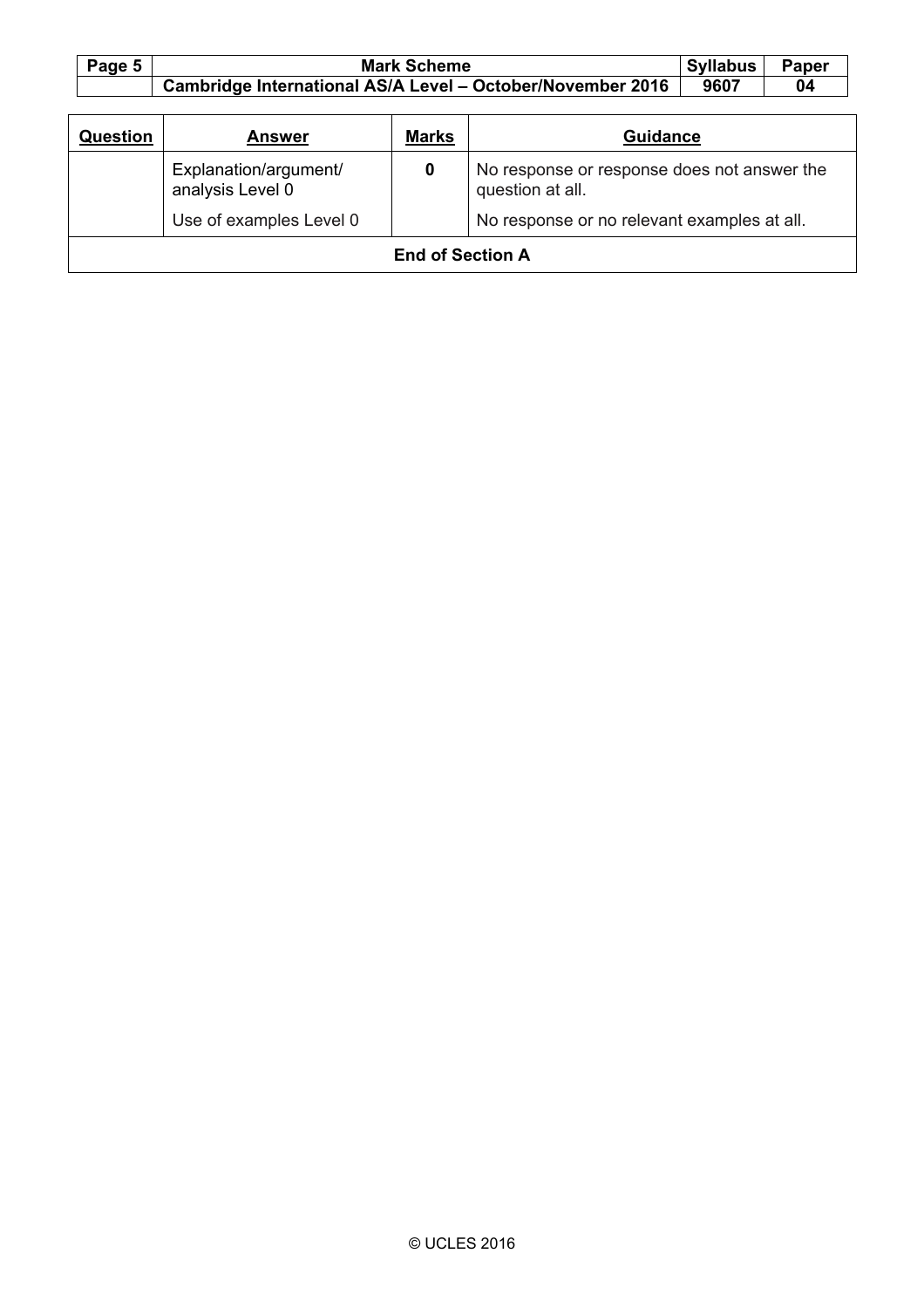## Page 6 Mark Scheme Syllabus Paper<br>
Cambridge International AS/A Level - October/November 2016 9607 04  **Cambridge International AS/A Level - October/November 2016**

| <b>Section B</b> |                                                                                                                                                                      |              |                                                                                                                                                                                                                                                            |  |
|------------------|----------------------------------------------------------------------------------------------------------------------------------------------------------------------|--------------|------------------------------------------------------------------------------------------------------------------------------------------------------------------------------------------------------------------------------------------------------------|--|
| <b>Question</b>  | <u>Answer</u>                                                                                                                                                        | <b>Marks</b> | Guidance                                                                                                                                                                                                                                                   |  |
| $2 - 11$         | Candidates should refer to<br>at least two different media<br>and support their answers<br>with reference to<br>contemporary examples.<br>Assessment will take place |              | Candidates' work should be judged on each of<br>these criteria individually and marks awarded<br>according to the level attained. It should be noted<br>that it is possible for a candidate to achieve a<br>different level for each assessment criterion. |  |
|                  | across two criteria:<br>• explanation/argument/<br>analysis [30 marks]<br>• use of examples<br>[20 marks]                                                            |              |                                                                                                                                                                                                                                                            |  |
|                  | Explanation/argument/<br>analysis Level 5                                                                                                                            | $41 - 50$    | Shows excellent understanding of the task.<br>$\bullet$<br>Offers a clear, articulate balance of media<br>$\bullet$<br>theories, knowledge of texts and industries<br>and personal engagement with issues and<br>debates.                                  |  |
|                  |                                                                                                                                                                      |              | A coherent and developed argument.<br>$\bullet$                                                                                                                                                                                                            |  |
|                  |                                                                                                                                                                      |              | Clearly relevant to set question.<br>$\bullet$                                                                                                                                                                                                             |  |
|                  | Use of examples Level 5                                                                                                                                              |              | Offers examples which are clearly relevant to<br>$\bullet$<br>the set question.                                                                                                                                                                            |  |
|                  |                                                                                                                                                                      |              | Examples of texts, industries and theories are<br>$\bullet$<br>accurate, and clearly connected together in<br>the answer.                                                                                                                                  |  |
|                  | Explanation/argument/<br>analysis Level 4                                                                                                                            | $31 - 40$    | Shows proficient understanding of the task.                                                                                                                                                                                                                |  |
|                  |                                                                                                                                                                      |              | Offers clear evidence of understanding media<br>theories, knowledge of texts and industries<br>and personal engagement with issues and<br>debates.                                                                                                         |  |
|                  |                                                                                                                                                                      |              | A clear argument.                                                                                                                                                                                                                                          |  |
|                  |                                                                                                                                                                      |              | Relevant to set question.<br>$\bullet$                                                                                                                                                                                                                     |  |
|                  | Use of examples Level 4                                                                                                                                              |              | Offers a range of evidence which is relevant<br>$\bullet$<br>to the set question.                                                                                                                                                                          |  |
|                  |                                                                                                                                                                      |              | Examples of texts, industries and theories are<br>$\bullet$<br>mostly accurate, and connected together in<br>the answer.                                                                                                                                   |  |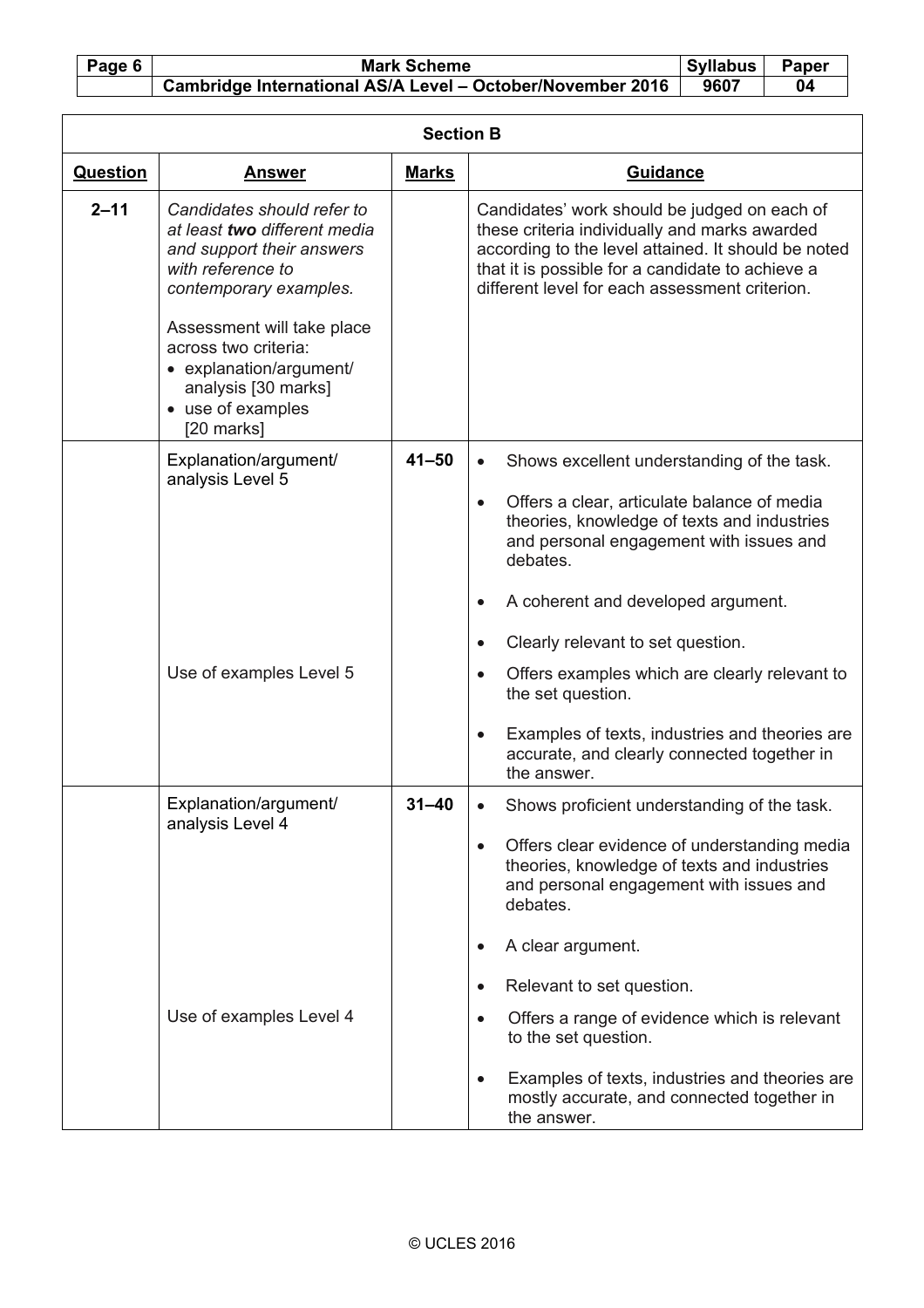Page 7 Mark Scheme Syllabus | Paper **Cambridge International AS/A Level – October/November 2016** | 9607 | 04

| <b>Question</b> | <b>Answer</b>                             | <b>Marks</b> | <b>Guidance</b>                                                                                                                                                                                                               |  |  |
|-----------------|-------------------------------------------|--------------|-------------------------------------------------------------------------------------------------------------------------------------------------------------------------------------------------------------------------------|--|--|
|                 | Explanation/argument/<br>analysis Level 3 | $21 - 30$    | Shows satisfactory understanding of the task.<br>$\bullet$                                                                                                                                                                    |  |  |
|                 |                                           |              | Offers some evidence of understanding of<br>$\bullet$<br>media theories, knowledge of texts and<br>industries and personal engagement with<br>issues and debates.                                                             |  |  |
|                 |                                           |              | Some evidence of an argument, though likely<br>to be lacking in detail.                                                                                                                                                       |  |  |
|                 |                                           |              | Some relevance to set question.<br>$\bullet$                                                                                                                                                                                  |  |  |
|                 | Use of examples Level 3                   |              | Offers evidence which is of some relevance<br>$\bullet$<br>to the set question.                                                                                                                                               |  |  |
|                 |                                           |              | Examples of texts, industries and theories are<br>$\bullet$<br>referenced some of the time in support of<br>points.                                                                                                           |  |  |
|                 | Explanation/argument/<br>analysis Level 2 | $11 - 20$    | Shows limited understanding of the task.<br>$\bullet$<br>Offers limited evidence of understanding of<br>$\bullet$<br>media theories, knowledge of texts and<br>industries and personal engagement with<br>issues and debates. |  |  |
|                 |                                           |              | Limited evidence of an argument, though<br>lacking in detail.                                                                                                                                                                 |  |  |
|                 |                                           |              | Limited relevance to set question.<br>$\bullet$                                                                                                                                                                               |  |  |
|                 | Use of examples Level 2                   |              | Evidence is of limited relevance to the set<br>$\bullet$<br>question.                                                                                                                                                         |  |  |
|                 |                                           |              | Offers a narrow range of examples related to<br>texts, industries or audiences.                                                                                                                                               |  |  |
|                 | Explanation/argument/<br>analysis Level 1 | $1 - 10$     | Shows minimal understanding of the task.<br>$\bullet$                                                                                                                                                                         |  |  |
|                 |                                           |              | Offers minimal evidence of understanding of<br>$\bullet$<br>media theories, knowledge of texts and<br>industries and personal engagement with<br>issues and debates.                                                          |  |  |
|                 |                                           |              | Minimal evidence of an argument, though<br>$\bullet$<br>lacking in detail.                                                                                                                                                    |  |  |
|                 |                                           |              | Minimal relevance to set question.<br>$\bullet$                                                                                                                                                                               |  |  |
|                 | Use of examples Level 1                   |              | Evidence is of minimal relevance to the set<br>$\bullet$<br>question.                                                                                                                                                         |  |  |
|                 |                                           |              | Offers a minimal range of examples related to<br>$\bullet$<br>texts, industries or audiences.                                                                                                                                 |  |  |